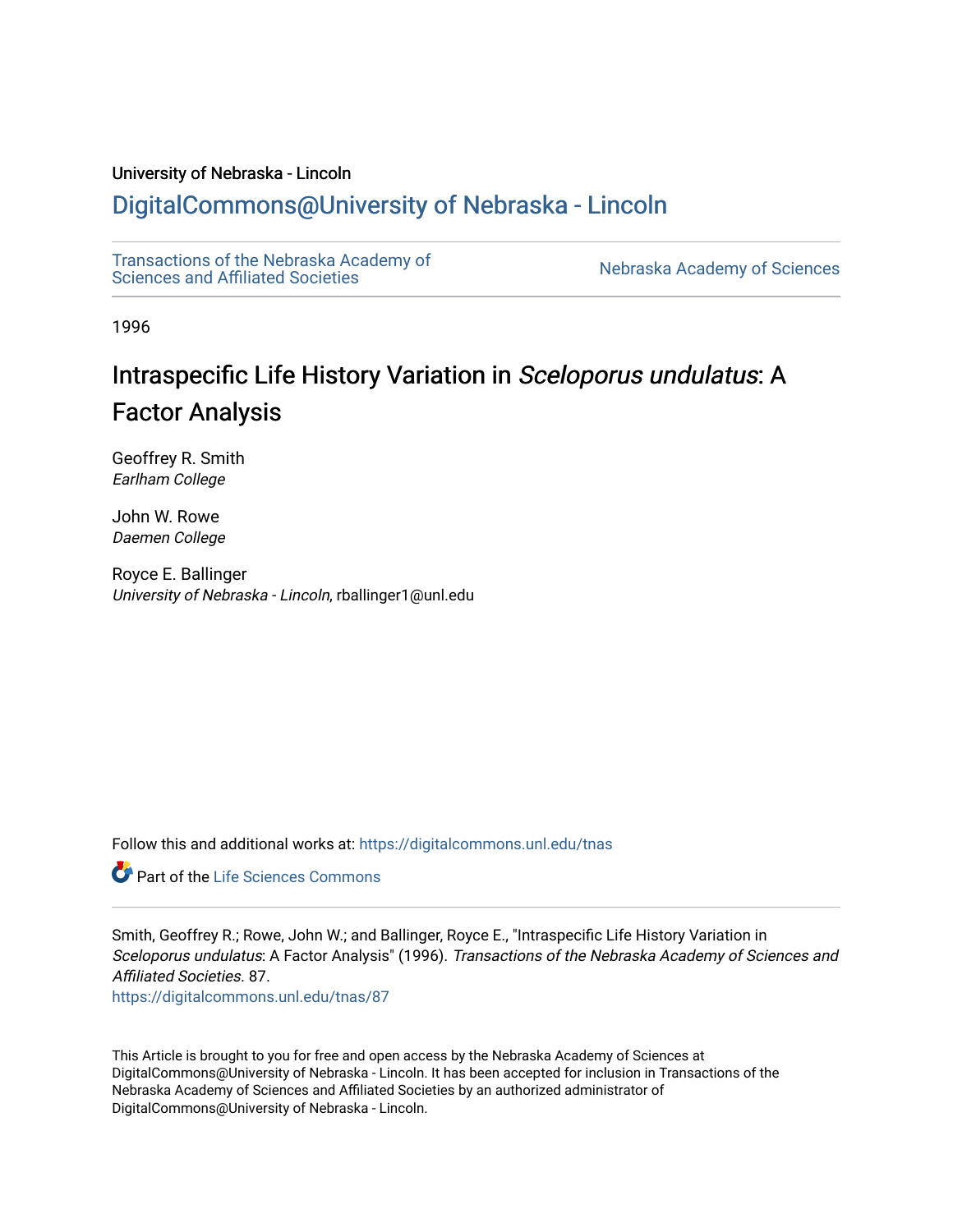# INTRASPECIFIC LIFE HISTORY VARIATION IN

# *SCELOPORUS UNDULATUS:* A FACTOR ANALYSIS

#### Geoffrey R. Smith

Department of Biology Earlham College Richmond, Indiana 47374

#### John W. Rowe

Biology Department, Natural Sciences Division Daemen College Amherst, New York 14226

and

#### Royce E. Ballinger

School of Biological Sciences University of Nebraska-Lincoln Lincoln, Nebraska 68588

#### *ABSTRACT*

We examined life history variation in the lizard, *Sceloporus undulatus,* across its range. Data from published studies on 14 populations of S. *undulatus* were analyzed using factor analysis. Four factors were generated from the data. Factor 1 reflected the influence of body size on lizard life histories and explained 31% of the variance in S. *undulatus* life histories. Factor 2 represented the negative relationship of relative clutch mass and number of clutches per year and explained 17% of the variance. The third factor had strong positive loadings of egg mass, age at maturity, and adult survivorship, with a weaker negative loading of the number of eggs per year and explained just over 24% of the variance. The fourth and final factor consisted of strong loading on a single variable, survivorship to maturity, and explained nearly 12% of the variance. Factor 1 was negatively related to Factor 2, but positively related to Factors 3 and 4. Factor 2 was negatively correlated with Factor 4. Factor 2 scores were correlated with the latitude of the study populations; however, no other factor scores were related to latitude, longitude, or altitude of the study populations. Our results suggest that there is an underlying structure to the life histories of S. *undulatus* that may constrain or limit both local adaptations and proximate environmental effects.

#### t t t

Life history theory has often predicted and sometimes assumed that certain life history traits are linked to other life history traits (see Sibly, 1991; Stearns, 1976, 1989). Linkage and correlations among individual traits can ultimately determine the direction of and possibly the extent to which life history strategies can evolve (see Ricklefs, 1991; Smith, 1991). For example, if two traits are correlated, selection on one trait will influence the other trait and through a network of interrelated traits the entire life history strategy will be influenced. Therefore, a key to understanding the evolution of life history strategies is the identification of covariation in life history traits.

In this study we consider the covariation of life history traits in the eastern fence lizard, *Sceloporus undulatus,* one of the most-studied lizards in North America. Its life history across its geographical range has been particularly well studied, and more importantly has been the subject of experiments aimed at identifying sources of life history variation among populations (e.g., Ferguson and Talent, 1993; Niewiarowski, 1995, Niewiarowski and Roosenburg, 1993). Several reviews have considered correlations among life history traits (primarily reproductive traits) among populations (Adolph and Porter, 1993; Dunham et aI., 1988; Gillis and Ballinger, 1992; Niewiarowski, 1994; Tinkle and Ballinger, 1972). Most of these studies have attempted to determine the source of differences in life history traits among populations. Here we focus on similarities and correlations in traits rather than differences in traits. We attempt to determine if certain life history traits in *S. undulatus* are consistently correlated with other life history traits (i.e., if there are suites of traits). Since life history variation among populations may be in part the result of adaptation to local environmental conditions (see Ballinger, 1983) or proximate environmental differences (see Adolph and Porter, 1993), we also consider whether these suites of traits are correlated with environmental parameters.

We ask the following questions: (1) Are there suites of life history traits apparent in *S. undulatus*?, and (2) Are there relationships between suites of life history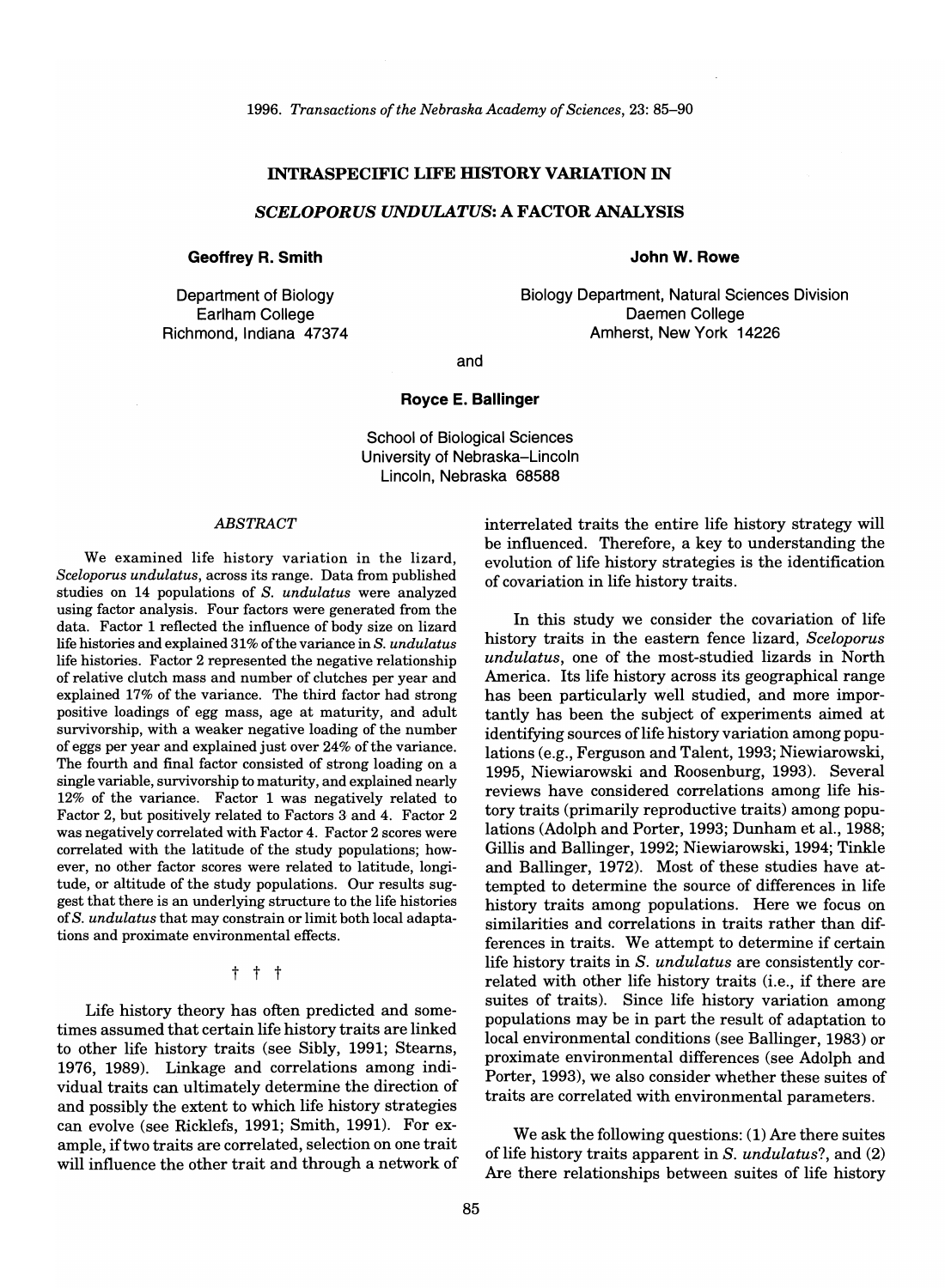|                                | <b>Clutch</b><br><b>Size</b> | <b>Clutches</b><br>per<br>Year | <b>Eggs</b><br>per<br>Year | Egg<br><b>Mass</b> | Relative<br>Clutch<br><b>Mass</b> | <b>SVL</b> | Age<br>at<br><b>Maturity</b> | <b>Size</b><br>at<br><b>Maturity</b> | <b>Adult</b><br>Survivor-<br>ship | Survivor-<br>ship to<br><b>Maturity</b> | Relative<br>Egg<br><b>Mass</b> | <b>Adult</b><br>BM |
|--------------------------------|------------------------------|--------------------------------|----------------------------|--------------------|-----------------------------------|------------|------------------------------|--------------------------------------|-----------------------------------|-----------------------------------------|--------------------------------|--------------------|
| South Carolina <sup>1</sup>    | 7.4                          | 3                              | 22                         | 0.33               | 0.23                              | 63         | 12                           | 55                                   | 0.49                              | 0.11                                    | 0.031                          | 10.6               |
| Ohio <sup>1</sup>              | 11.8                         | $\overline{\mathbf{2}}$        | 24                         | 0.35               | 0.25                              | 75         | 20                           | 66                                   | 0.44                              | 0.03                                    | 0.021                          | 16.6               |
| Mississippi <sup>1</sup>       | 9.4                          | $\bf{2}$                       | 19                         | 0.36               | 0.24                              | 67         | 10                           | 58                                   | 0.32                              | 0.18                                    | 0.026                          | 15.5               |
| Alabama <sup>3</sup>           | 8.3                          | 3                              | 25                         | 0.28               | 0.23                              | 72         | 12                           | 60                                   | 0.12                              | 0.18                                    | 0.028                          | 10.0               |
| Kansas <sup>4</sup>            | 7.0                          | $\bf{2}$                       | 14                         | 0.26               | 0.28                              | 57         | 12                           | 47                                   | 0.27                              | 0.14                                    | 0.040                          | $6.5\,$            |
| Texas <sup>1</sup>             | $9.5\,$                      | $\boldsymbol{3}$               | 29                         | 0.22               | 0.27                              | 57         | 12                           | 47                                   | 0.11                              | 0.06                                    | 0.028                          | 7.8                |
| Nebraska <sup>5</sup>          | $5.5\,$                      | $\bf{2}$                       | 11                         | 0.23               | 0.33                              | 55         | 9.5                          | 45                                   | 0.33                              | 0.12                                    | 0.060                          | $3.8\,$            |
| México <sup>6</sup>            | 10.0                         | 3                              | 30                         | 0.23               | 0.20                              | 63         | 10                           | 58                                   | 0.41                              | 0.09                                    | 0.020                          | 12.2               |
| E. Colorado <sup>7</sup>       | 10.8                         | $\bf{2}$                       | 22                         | 0.32               | 0.34                              | 72         | 20.5                         | 62                                   | 0.35                              | 0.10                                    | 0.031                          | 10.3               |
| New Mexico <sup>8</sup>        | 7.2                          | $\boldsymbol{3}$               | 22                         | 0.29               | 0.22                              | 63         | 18                           | 53                                   | 0.32                              | 0.02                                    | 0.030                          | 9.7                |
| desert New Mexico <sup>8</sup> | 9.9                          | $\overline{\mathbf{4}}$        | 40                         | 0.24               | 0.21                              | 68         | 12                           | 54                                   | 0.20                              | 0.03                                    | 0.021                          | 11.4               |
| W. Colorado <sup>1</sup>       | 7.9                          | $\bf{2}$                       | 16                         | 0.42               | 0.23                              | 70         | 20.5                         | 58                                   | 0.37                              | 0.11                                    | 0.029                          | 14.5               |
| Arizona <sup>9</sup>           | 8.3                          | 3                              | 25                         | 0.29               | 0.22                              | 65         | 11.5                         | 59                                   | 0.24                              | 0.07                                    | 0.026                          | 11.2               |
| Utah <sup>10</sup>             | 6.3                          | 3                              | 19                         | 0.36               | 0.21                              | 69         | 22.8                         | 58                                   | 0.48                              | 0.05                                    | 0.033                          | 10.9               |

Table 1. Biotic characters for 14 populations of *Sceloporus undulatus* from across its range in North America. Data were gathered from the literature.

<sup>I</sup>Tinkle and Ballinger (1972), <sup>2</sup>Parker (1994), <sup>3</sup>McKinney (1982), <sup>4</sup>Ferguson et al. (1980), <sup>5</sup>Ballinger et al. (1981), <sup>6</sup>Gadsen and Aguirre (1993), <sup>7</sup>Gillis and Ballinger (1992), <sup>8</sup>Vinegar (1975), <sup>9</sup>Tinkle and Dunham (1986), <sup>10</sup>Tinkle (1972)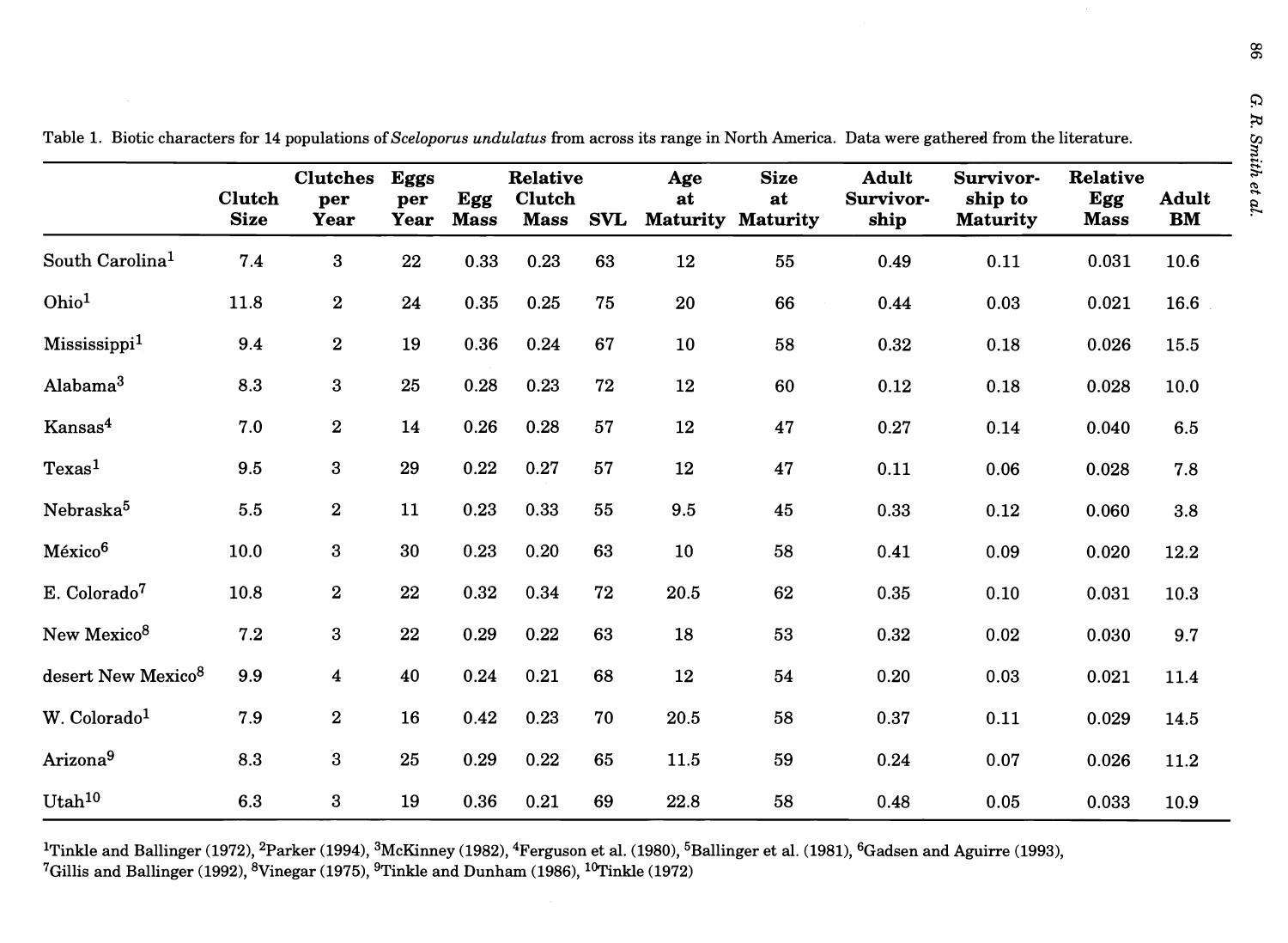Table 2. Factor analysis for biotic characters listed in Table 1 for 14 populations of *Sceloporus undulatus.* See text for explanation of characters. Boldface indicates relatively strong loading on factor.

|                             | 1        | <b>Factor Factor Factor Factor</b><br>2 | 3        | 4        |
|-----------------------------|----------|-----------------------------------------|----------|----------|
| Eigenvalue                  | 4.76     | 3.06                                    | 1.30     | 1.01     |
| Percent variation explained | 31.2     | 17.0                                    | 24.1     | 12.0     |
| Factor weights              |          |                                         |          |          |
| Clutch size                 | 0.921    | 0.143                                   | $-0.205$ | 0.157    |
| Clutches per year           | 0.012    | $-0.690$                                | $-0.412$ | 0.440    |
| Eggs per year               | 0.535    | $-0.460$                                | $-0.546$ | 0.452    |
| Egg mass                    | 0.294    | $-0.037$                                | 0.878    | $-0.207$ |
| Relative clutch mass        | $-0.186$ | 0.963                                   | $-0.124$ | $-0.052$ |
| Snout-vent length           | 0.748    | $-0.090$                                | 0.460    | 0.058    |
| Age at maturity             | 0.211    | 0.159                                   | 0.757    | 0.458    |
| Size at maturity            | 0.794    | $-0.110$                                | 0.458    | $-0.006$ |
| Adult survivorship          | 0.010    | 0.012                                   | 0.630    | 0.045    |
| Survivorship to maturity    | $-0.067$ | 0.178                                   | $-0.084$ | $-0.846$ |
| Relative egg mass           | $-0.802$ | 0.494                                   | 0.036    | $-0.160$ |
| Adult female body mass      | 0.783    | $-0.298$                                | 0.441    | -0.102   |

traits and abiotic environmental characters?. To determine if suites oflife history traits exist in S. *undulatus,*  we used factor analysis (see James and McCulloch, 1990; Reyment and Joreskog, 1993) which generates multiple factors that are linear combinations of variables that explain a portion ot the total variation in the data in question. In a sense, factor analysis reduces several potentially correlated variables into a smaller number of variables (i.e., factors). Gillis and Ballinger (1992) used principal component analysis to analyze life history variation in S. *undulatus;* however, factor analysis appears to be more appropriate to understand the intercorrelations between traits. The goals of each analysis are different: principal component analysis explains the greatest amount of variation in the variables in question using the smallest number of components, whereas factor analysis is used to recognize correlations among variables (see James and McCulloch, 1990; Reyment and Jöreskog, 1993). Therefore we use factor analysis to examine correlations in the life histories of S. *undulatus* from across its range with the goal of determining whether common suites of life history traits exist in this species.

#### METHODS

Data were gathered from published accounts of the life history traits of 14 populations of S. *undulatus*  (Table 1). Variables included: (1) clutch size, (2) number of clutches produced in a year, (3) number of eggs per year, (4) mean egg mass (g); (5) relative clutch mass (mean total clutch mass/mean female body mass), (8) size (snout-vent length, SVL) at maturity of females (mm), (9) adult female annual survivorship, (10) survivorship to maturity (hatching to maturity), (11) relative egg mass (mean egg mass/mean female body mass), and (12) mean body mass (BM) of adult females (g). Where possible data on longitude, latitude, and altitude (m) were taken from the original studies, otherwise, they were based on data taken from geographic atlases.

We conducted factor analyses using SYSTAT for the Macintosh (Systat Inc., 1989). Results of the varimax rotation technique are reported, which were qualitatively the same as results obtained using equamax and quartimax rotation techniques. Factors were considered to be relevant and useful when the eigenvalue was > 1. Factors are numbered as numbered by the SYSTAT program, and reflect the percent variation explained by the unrotated factor analysis and are based on the size of the eigenvalue. Factor weights were used to generate factor scores.

#### RESULTS

#### Biotic factors

The factor analysis resulted in the generation of four factors (Table 2). The first factor explained 31.2% of the variance. The primary biotic characters loading on factor 1 (i.e., characters having high factor weights) were (in order of absolute loading) clutch size, relative egg mass, size at maturity, adult female body mass, snout-vent length. The number of eggs per year was somewhat heavily loaded on factor 1, but much less strongly than the other biotic parameters just listed. Relative egg mass had a negative loading, whereas all the other variables had positive loadings.

The second factor explained 17.0% of the variance. The major loadings on this factor were relative clutch mass and the number of clutches per year. Relative clutch mass was positively loaded, but the number of clutches per year was negatively loaded.

Factor 3 explained 24.1% of the variation. The major positive loading variables were egg mass, age at maturity, and adult survivorship. The number of eggs per year was negatively loaded on factor 3, but as in factor 1, the strength of this loading was lower than the other major variables.

The final factor (factor 4) consisted of a single strongly and negatively loading variable, survivorship to maturity. This factor explained nearly 12% of the variance.

# Relationships among factors and environmental parameters

In several cases, factor scores were significantly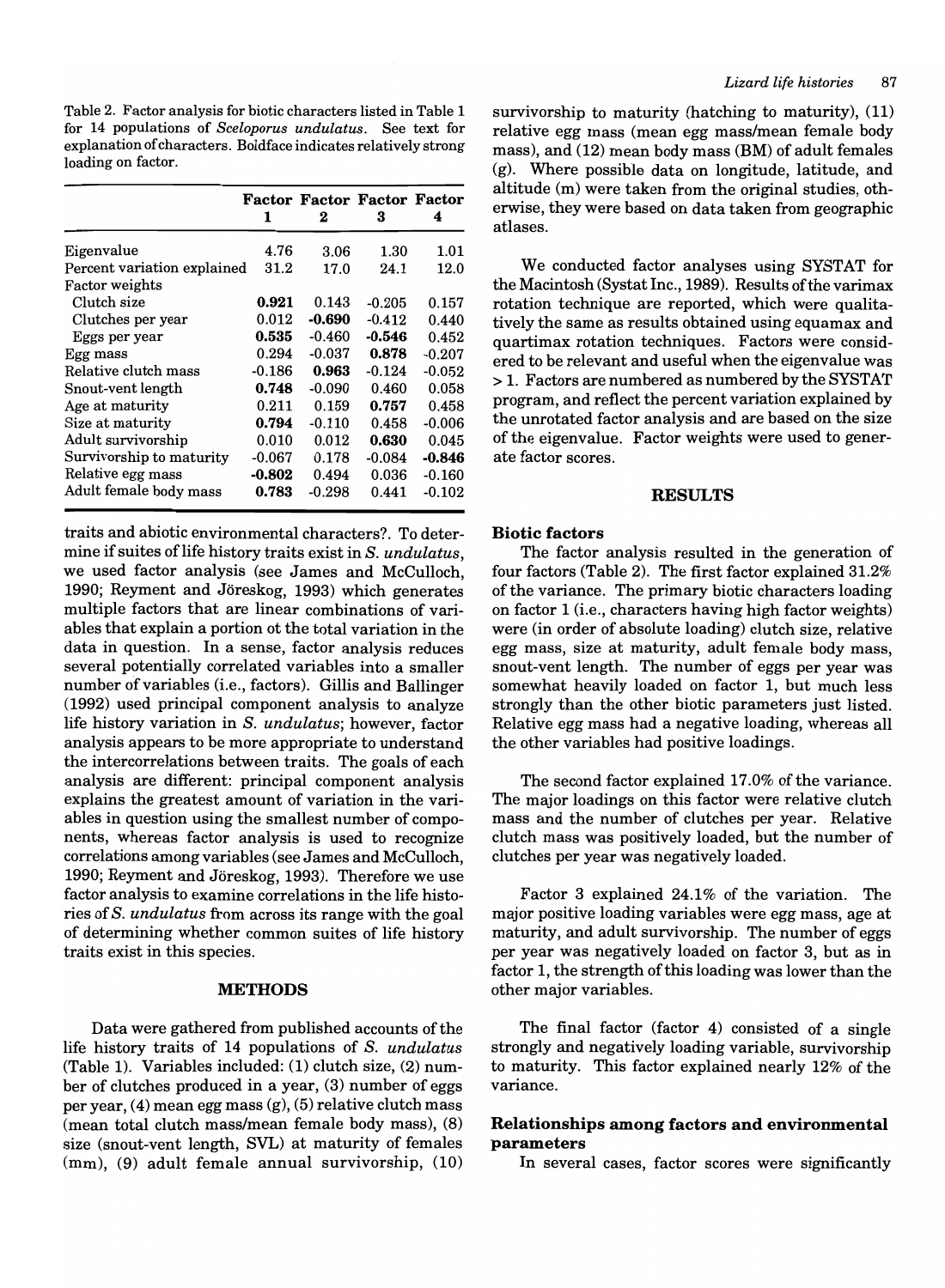#### 88 G. *R. Smith et al.*

Table 3. Correlations between the four factor scores for the 14 populations of *Sceloporus undulatus.* 

|          |          | $\mathbf{r}^2$ | P      | slope   |
|----------|----------|----------------|--------|---------|
| Factor 1 | Factor 2 | 0.53           | 0.003  | $-0.23$ |
|          | Factor 3 | 0.34           | 0.027  | 0.38    |
|          | Factor 4 | 0.53           | 0.003  | 0.20    |
| Factor 2 | Factor 3 | 0.01           | 0.73   |         |
|          | Factor 4 | 0.66           | 0.0004 | $-0.72$ |
| Factor 3 | Factor 4 | 0.02           | 0.63   |         |

related to each other (Table 3). Factor 1 was negatively related to factor 2, and positively related to factor 3 and factor 4 (Table 3). Factor 2 was negatively correlated with factor 4, but was not related to factor 3 (Table 3). There was no relationship between factor 3 and factor 4 (Table 3).

Factor 2 scores were significantly and positively correlated with the latitude of the study populations  $(N)$  $= 14$ ,  $r^2 = 0.46$ ,  $P = 0.0073$ ;  $y = -49.7 + 0.76x$ . However, latitude was not significantly related to any of the other factor scores ( $P > 0.10$  in all 3 cases). No factor scores were correlated to the longitude of the study populations ( $P > 0.35$  in all 4 cases). Altitude of the study population also did not have any significant relationships with any of the factor scores  $(P > 0.25$  in all 4 cases).

#### **DISCUSSION**

The results of our factor analysis suggest that there are indeed several suites of correlated traits in *Seeloporus undulatus.* The first factor presumably reflects the importance of body size (SVL and body mass) in lizard life histories, especially the effects on clutch size and size at maturity. Several previous studies on the life histories of lizards, and reptiles in general, have demonstrated the importance of body size in interspecific as well as intraspecific life history variation (Gillis and Ballinger, 1992; Miles and Dunham, 1992; Tinkle and Ballinger, 1972). In addition to body size, body shape may also be playing a role, especially if foraging mode differs among populations (see Vitt and Congdon, 1978).

Our second factor reflects an apparent correlation between the number of clutches per year and relative clutch mass (an index of energy invested in a clutch of eggs). The relationship between these two variables is negative (i.e., number of clutches per year had a negative loading, whereas RCM had a positive loading). Thus a large quanitity of energy invested in a single clutch may reduce the production of future clutches.

The third factor had strong positive loadings on egg mass, age at maturity, and adult survivorship. The only major loading on factor 4 was survivorship to maturity. This single variable factor explained 12% of the variation in *S. undulatus* life history variation among populations. The fact that this factor is significant supports the contention that survivorship to maturity is a critical life history parameter (Ballinger, 1983; Cole, 1954; Dunham et aI., 1988; Tinkle, 1969; Tinkle et al., 1970). Indeed, work that has attempted to explain differences in two populations of *S. jarrovi* at different elevations strongly suggests that survivorship to maturity may have a strong role in the evolution of growth and age at maturity (Ballinger, 1979; Ballinger et aI., in press; Smith et aI., 1993).

In addition to the relationships of variables within a factor, factors are also related to some, but not all other, factors. That factor 1 is positively correlated with factors 3 and 4, and negatively with factor 2 again stresses the importance of body size in the generation of life history variation in lizards. The only other significant correlation between factors was the negative relationship between factors 2 and 4, which suggests that there may be a negative relationship between survivorship to maturity and relative clutch mass.

Factor scores do not appear to be influenced by longitude and altitude, which is somewhat surprising considering the influence of altitude on some aspects of lizard life histories (e.g., Grant and Dunham, 1990; Smith and Ballinger, 1994). Latitude was significantly related to factor 2 only (relative clutch mass and number of clutches per year). Lower latitudes presumably allow longer annual activity periods (e.g., for lizards see Adolph and Porter, 1993). Longer annual activity periods would in tum allow lizards in southern populations to produce more clutches per year (assuming the time needed to produce a clutch does not vary among populations). Such a trend has been observed in other reptiles such as the painted turtle, *Chrysemys pieta*  (Iverson and Smith, 1993).

Our results point to an underlying structure to the life histories of *S. undulatus* throughout its range that is consistent with many basic assumptions or findings about the source of life history variation in organisms in general, such as a trade-off between quantity and quality of propagules, and the importance of survivorship to maturity as a life history trait. However, our results do not necessarily suggest that the variation between populations of *S. undulatus* can be explained solely on the basis of local adaptation or solely on the basis of proximate environmental variation (see Ballinger, 1983). Our results do suggest that local adaptation and proximate environmental variation op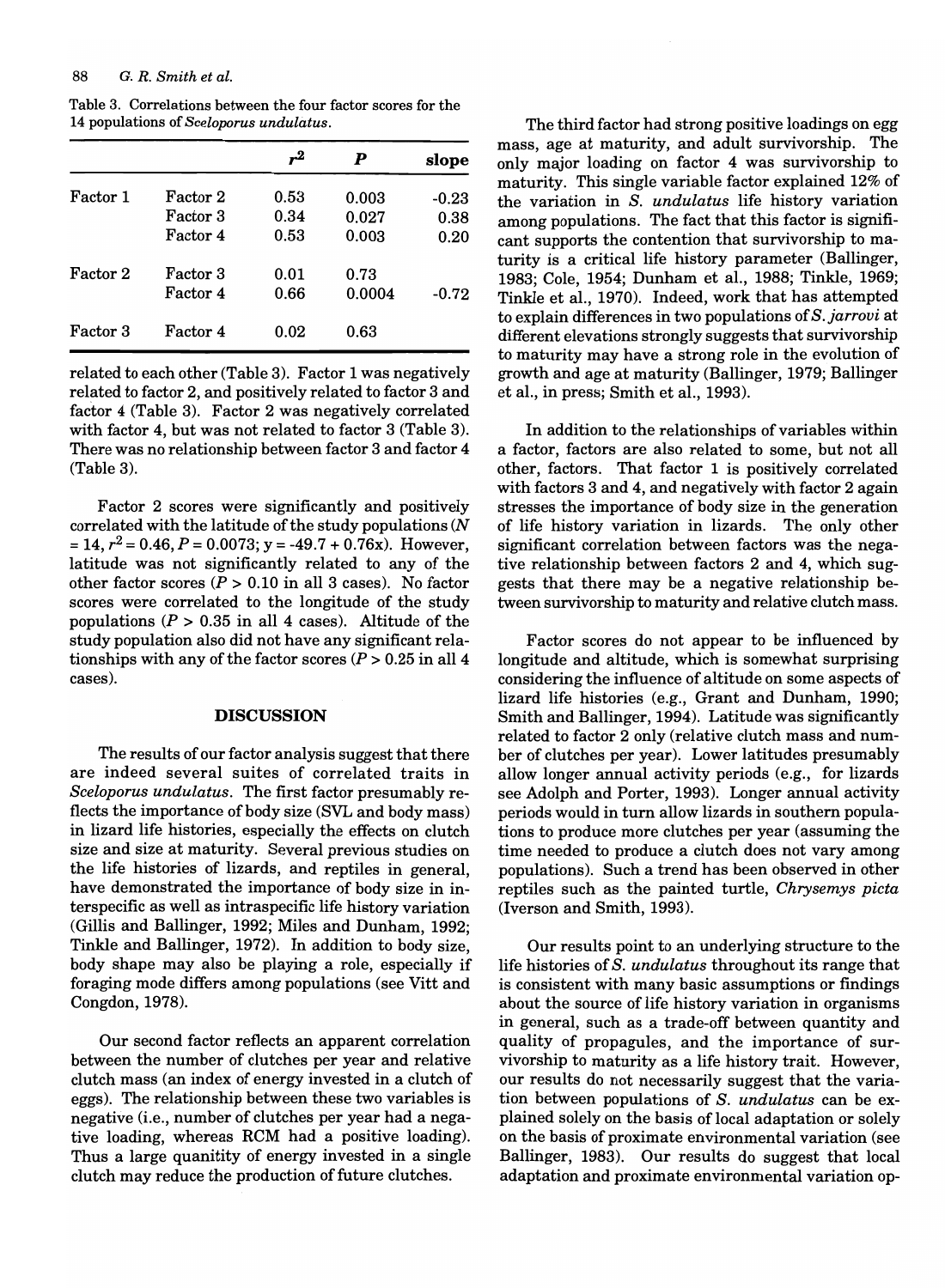erate within a broader framework that may constrain the direction and extent of life history variation through the correlation of suites of traits (e.g., the factors). Recent research has begun to focus on experimentally testing and partitioning the sources of life history variation in S. *undulatus* (e.g., Ferguson and Talent, 1993; Niewiarowski, 1995; Niewiarowski and Roosenburg, 1993), but this is proving to be a very difficult task despite a relative plethora of data (see Niewiarowski, 1994) Future research using more manipulative methods (e.g., Landwer, 1994; Sinervo and Huey, 1990; Sinervo et al., 1992) will be necessary to examine how the interplay among traits may vary between populations, and how this in turn contributes to intraspecific life history variation. In addition, a definitive phylogeny of these populations would be very useful in assessing the potential influences of phylogeny in constraining or influencing life history evolution in S. *undulatus.* 

# **ACKNOWLEDGMENTS**

Comments by P. Niewiarowski, J. Rettig, and several anonymous reviewers improved primitive versions of this manuscript. We thank C. Garbin for suggesting the use of factor analysis on this data set. Data compilation was aided by S. Jones. Some financial support provided by an NSF Predoctoral Fellowship to GRS at the University of Nebraska, as well as some logistic support from the Kellogg Biological Station, Michigan State University to GRS during data analysis and manuscript preparation.

# **UTERATURE CITED**

- Adolph, S. C., and W. P. Porter. 1993. Temperature, activity, and lizard life histories. *American Naturalist* 142: 273-295.
- Ballinger, R. E. 1979. Intraspecific variation in demography and life history of the lizard, *Sceloporus jarrovi,* along an altitudinal gradient in southeastern Arizona. *Ecology* 60: 901-909.
- --. 1983. Life-history variations. *In:* R. B. Huey, E. R. Pianka, and T. W. Schoener (eds.), *Lizard ecology: studies of a model organism.* Cambridge, Harvard University Press: 241-260.
- --, D. L. Droge, and S. M. Jones. 1981. Reproduction in a Nebraska sandhills population of the northern prairie lizard *Sceloporus undulatus garmani. American Midland Naturalist* 106: 213-222.
- Ballinger, R. E., G. R. Smith, and J. W. Nietfeldt. MS. Elevational variation in age at maturity in *Sceloporus jarrovi:* an experimental evaluation. *Southwestern Naturalist* in press.
- Cole, L. C. 1954. The population consequences of life history phenomena. *Quarterly Review of Biology*  29: 103-137.
- Dunham, A. E., D. B. Miles, and D. N. Reznick. 1988. Life history patterns in squamate reptiles. *In:* C. Gans and R. B. Huey (eds.), *Biology of the reptilia, vol.* 16, *ecology b: defense and life history.* New York, Alan R. Liss: 441-522.
- Ferguson, G. W., C. H. Bohlen, and H. P. Woolley. *1980. Sceloporus undulatus:* comparative life history and regulation of a Kansas population. *Ecology 61:313-322.*
- -, and L. G. Talent. 1993. Life-history traits of the lizard *Sceloporus undulatus* from two populations raised in a common garden laboratory environment. *Oecologia* 93: 88-94.
- Gadsen-E., H., and G. Aguirre-L. 1993. Historia de vida comparada en una poblaci6n de *Sceloporus undulatus* (Sauria: Iguanidae) del Bols6n de Mapimi. *Boletin de la Sociedad Herpetologica Mexicana* 5: 21-41.
- Gillis, R., and R. E. Ballinger. 1992. Reproductive ecology of red-chinned lizards *(Sceloporus undulatus erythrocheilus)* in southcentral Colorado: comparisons with other populations of a wide-ranging species. *Oecologia* 89: 236-243.
- Grant, B. W., and A. E. Dunham. 1990. Elevational covariation in environmental constraints and life histories of the desert lizard *Sceloporus merriami. Ecology* 71: 1765-1776.
- Iverson, J. B., and G. R. Smith. 1993. Reproductive ecology of the painted turtle *(Chrysemys picta)* in the Nebraska sandhills and across its range. *Copeia*  1993: 1-21.
- James, F. C., and C. E. McCulloch. 1990. Multivariate analysis in ecology and systematics: Panacea or Pandora's box? *Annual Review of Ecology and Systematics* 21: 129-166.
- Landwer, A. J. 1994. Manipulation of egg production reveals costs of reproduction in the tree lizard *(Urosaurus ornatus). Oecologia* 100: 243-249.
- McKinney, R. B. 1982. The reproductive cycle of *Sceloporus undulatus* from Alabama, with corresponding plasma steroid levels and comments on reproductive variation. University of Alabama at Birmingham, Unpubl. M.S. thesis: 135 pp.
- Miles, D. B., and A. E. Dunham. 1992. Comparative analysis of phylogenetic effects in the life-history patterns of iguanid reptiles. *American Naturalist*  139: 848-869.
- Niewiarowski, P. H. 1994. Understanding geographic life history variation in lizards. *In:* L. J. Vitt. and E. R. Pianka (eds.), *Lizard ecology: historical and experimental perspectives.* Princeton, Princeton University Press: 31-49.
- --. 1995. Effects of supplemental feeding and thermal environment on growth rates of eastern fence lizards, *Sceloporus undulatus. Herpetologica*  51: 487-496.